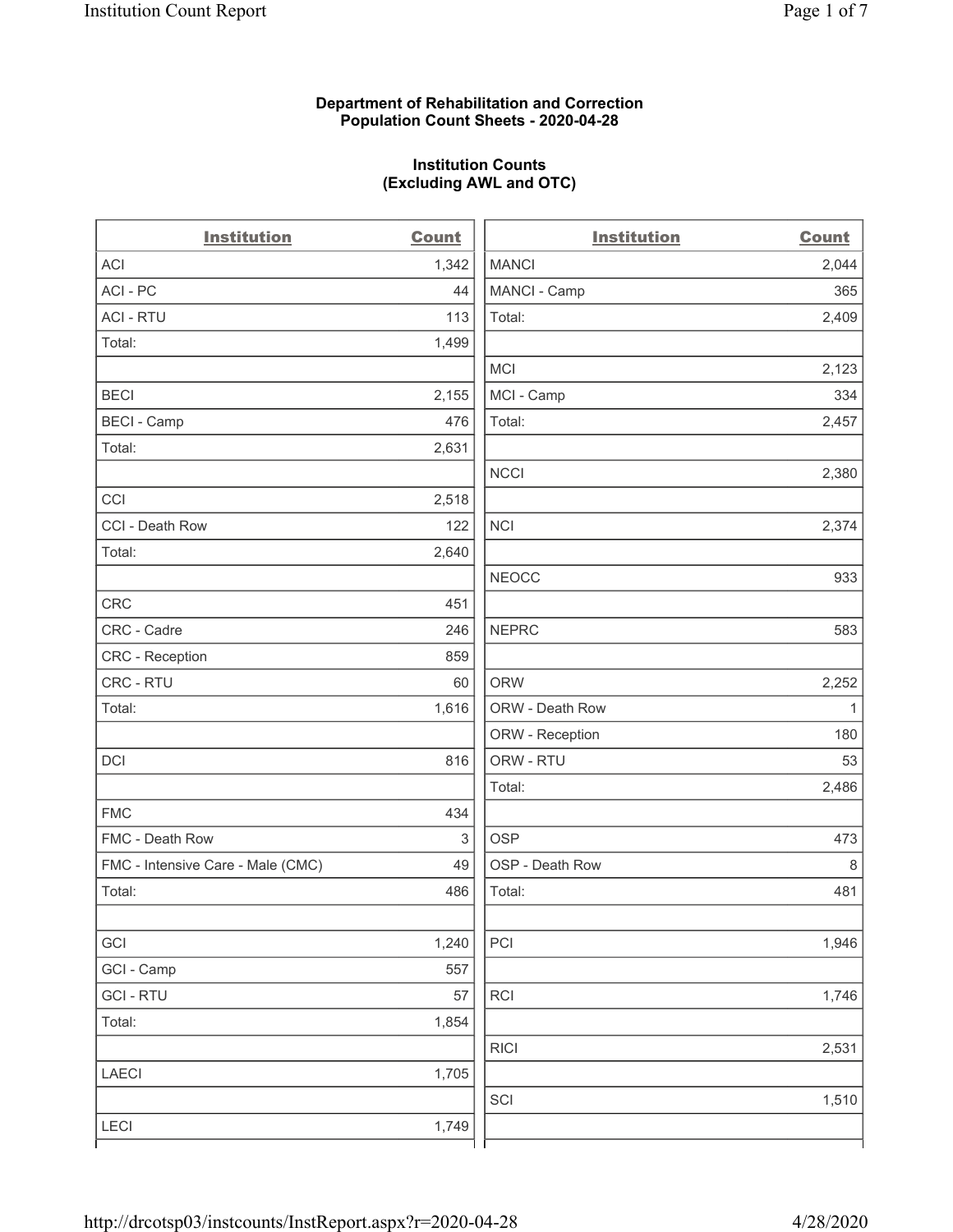| LECI - Camp              | 173   | <b>SOCF</b>    |                          | 1,181  |
|--------------------------|-------|----------------|--------------------------|--------|
| Total:                   | 1,922 | SOCF - RTU     |                          | 39     |
|                          |       | Total:         |                          | 1,220  |
| LOCI                     | 2,239 |                |                          |        |
|                          |       | <b>TCI</b>     |                          | 1,036  |
| LORCI                    | 199   | TCI - Camp     |                          | 388    |
| LORCI - Cadre            | 145   | Total:         |                          | 1,424  |
| <b>LORCI - Reception</b> | 1,205 |                |                          |        |
| Total:                   | 1,549 | <b>TOCI</b>    |                          | 781    |
|                          |       | TOCI - PC      |                          | 141    |
| <b>MACI</b>              | 965   | Total:         |                          | 922    |
| MACI - Minimum           | 1,220 |                |                          |        |
| Total:                   | 2,185 | <b>WCI</b>     |                          | 1,272  |
|                          |       | <b>WCI-RTU</b> |                          | 34     |
|                          |       | Total:         |                          | 1,306  |
|                          |       |                | <b>Total Population:</b> | 47,850 |

\* The Total Population includes 30 Offenders with Reason Codes 30 & 31. \*\* The Total Population includes 36 Offenders with Reason Code 0A.

## **Male Population by Security Level (Include AWL and Exclude OTC)**

| <b>Security Level</b>  |                   | <b>Body</b> | <b>AWL</b> | $(-OTC)$ | <b>Total</b> |
|------------------------|-------------------|-------------|------------|----------|--------------|
| <b>Total Level E</b>   |                   | 1,033       | 6          | 4        | 1,035        |
| Total Level 4          |                   | 1,588       |            | 6        | 1,589        |
| Total Level 3          |                   | 9,883       | 86         | 77       | 9,892        |
| Total Level 2          |                   | 16,528      | 126        | 69       | 16,585       |
| Total Level 1          |                   | 14,717      | 126        | 42       | 14,801       |
| <b>Total Death Row</b> |                   | 137         | 0          | $\Omega$ | 137          |
|                        | <b>Total Male</b> | 43,886      | 351        | 198      | 44,039       |

## **Female Population by Institution (Include AWL and Exclude OTC)**

| <b>Institution</b>     | <b>Body</b> | <b>AWL</b> | $(-OTC)$ | <b>Total</b> |
|------------------------|-------------|------------|----------|--------------|
| <b>DCI</b>             | 815         | 2          |          | 816          |
| <b>FMC</b>             | 6           |            |          | 6            |
| <b>NEPRC</b>           | 583         |            | 4        | 586          |
| <b>ORW</b>             | 2,252       | 24         | 14       | 2,262        |
| <b>ORW - Death Row</b> |             |            |          |              |
| ORW - Reception        | 180         |            |          | 180          |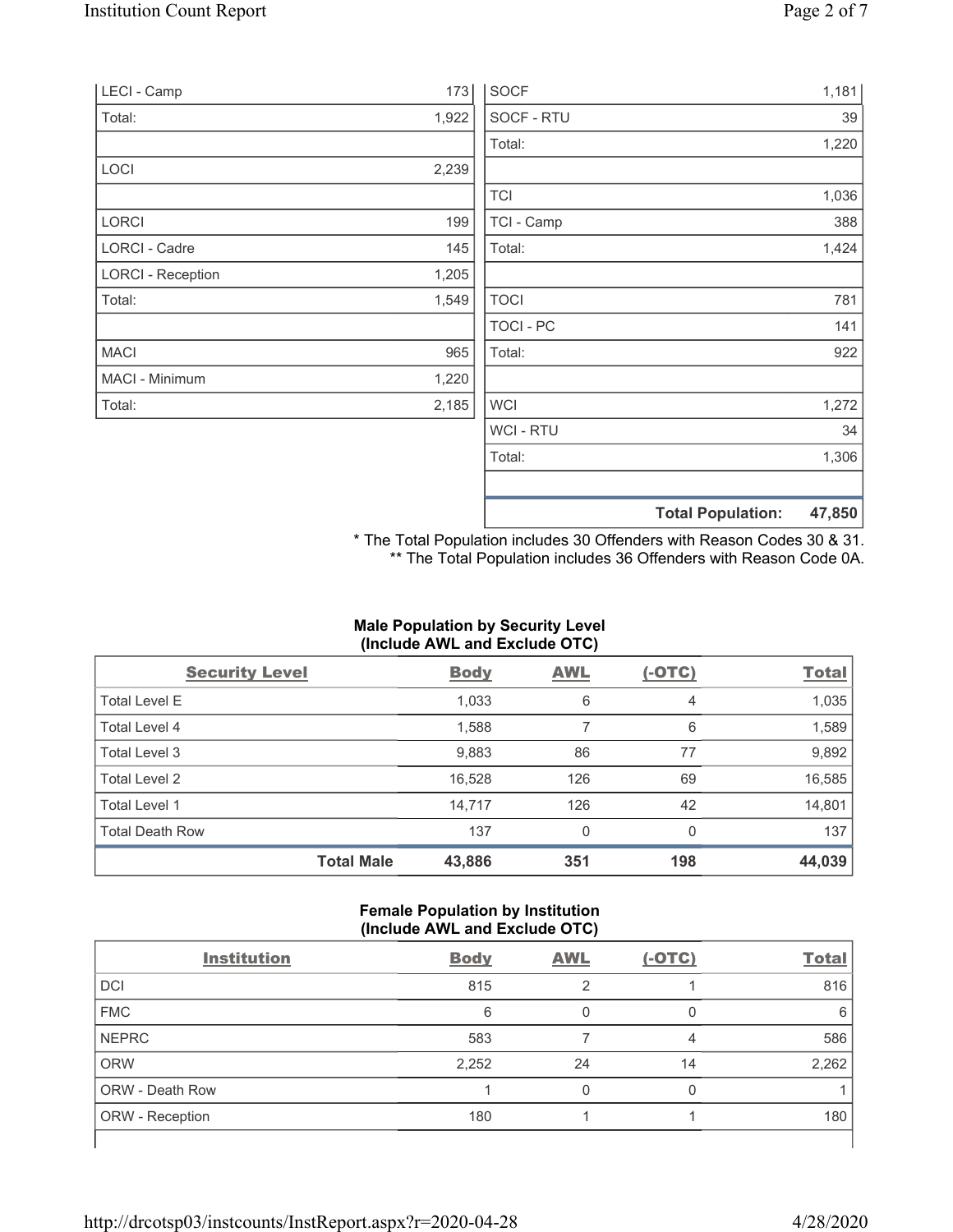| <b>ORW - RTU</b> |                          | 53     |     |     | 531    |
|------------------|--------------------------|--------|-----|-----|--------|
|                  | <b>Total Female</b>      | 3,890  | 34  | 20  | 3,904  |
|                  |                          |        |     |     |        |
|                  | <b>Total Population:</b> | 47.776 | 385 | 218 | 47,943 |

## **Male Population by Institution: Security Level 5 and E (Include AWL and Exclude OTC)**

| <b>Institution</b> | <b>Body</b>                   | <b>AWL</b>       | $(-OTC)$                | <b>Total</b>   |
|--------------------|-------------------------------|------------------|-------------------------|----------------|
| ACI                | 1                             | $\mathbf 0$      | $\mathsf{O}\xspace$     | 1              |
| CRC                | $\mathbf{1}$                  | $\mathbf 0$      | $\mathbf 0$             | 1              |
| CRC - Reception    | $\overline{2}$                | $\mathbf 0$      | $\boldsymbol{0}$        | $\sqrt{2}$     |
| CRC - RTU          | $\overline{4}$                | $\mathbf 0$      | $\boldsymbol{0}$        | $\overline{4}$ |
| <b>FMC</b>         | $\mathbf{1}$                  | $\boldsymbol{0}$ | $\mathbf 0$             | 1              |
| LECI               | 22                            | $\mathbf 0$      | $\mathbf 0$             | 22             |
| LORCI              | 1                             | $\mathbf 0$      | $\boldsymbol{0}$        | 1              |
| MACI               | 14                            | 1                | 1                       | 14             |
| <b>MANCI</b>       | 18                            | $\mathbf 0$      | $\boldsymbol{0}$        | 18             |
| <b>NEOCC</b>       | 34                            | $\mathbf 0$      | $\boldsymbol{0}$        | 34             |
| <b>OSP</b>         | 311                           | 1                | 1                       | 311            |
| <b>RCI</b>         | 19                            | $\mathbf 0$      | $\mathbf 0$             | 19             |
| <b>SOCF</b>        | 446                           | 1                | 1                       | 446            |
| <b>TCI</b>         | $\overline{4}$                | $\mathbf{1}$     | 1                       | $\overline{4}$ |
| <b>TOCI</b>        | 135                           | $\mathbf{1}$     | $\boldsymbol{0}$        | 136            |
| <b>TOCI - PC</b>   | $\overline{2}$                | $\mathbf 0$      | $\mathsf{O}\xspace$     | $\sqrt{2}$     |
| <b>WCI</b>         | 14                            | $\mathbf{1}$     | $\mathsf 0$             | 15             |
| WCI - RTU          | $\overline{4}$                | $\boldsymbol{0}$ | $\boldsymbol{0}$        | $\overline{4}$ |
|                    | <b>Total Level 5</b><br>1,033 | $6\phantom{1}6$  | $\overline{\mathbf{4}}$ | 1,035          |

## **Male Population by Institution: Security Level 4 (Include AWL and Exclude OTC)**

| <b>Institution</b>                | <b>Body</b> | <b>AWL</b> | $(-OTC)$ | <b>Total</b> |
|-----------------------------------|-------------|------------|----------|--------------|
| ACI                               | 5           |            |          | ิค           |
| CRC                               | 9           |            |          | 9            |
| CRC - Reception                   |             |            |          |              |
| CRC - RTU                         | 12          |            |          | 12           |
| <b>FMC</b>                        |             |            |          |              |
| FMC - Intensive Care - Male (CMC) |             |            |          |              |
| <b>LOCI</b>                       |             | っ          | ⌒        |              |
| <b>LORCI</b>                      |             |            |          | ۰.           |
|                                   |             |            |          |              |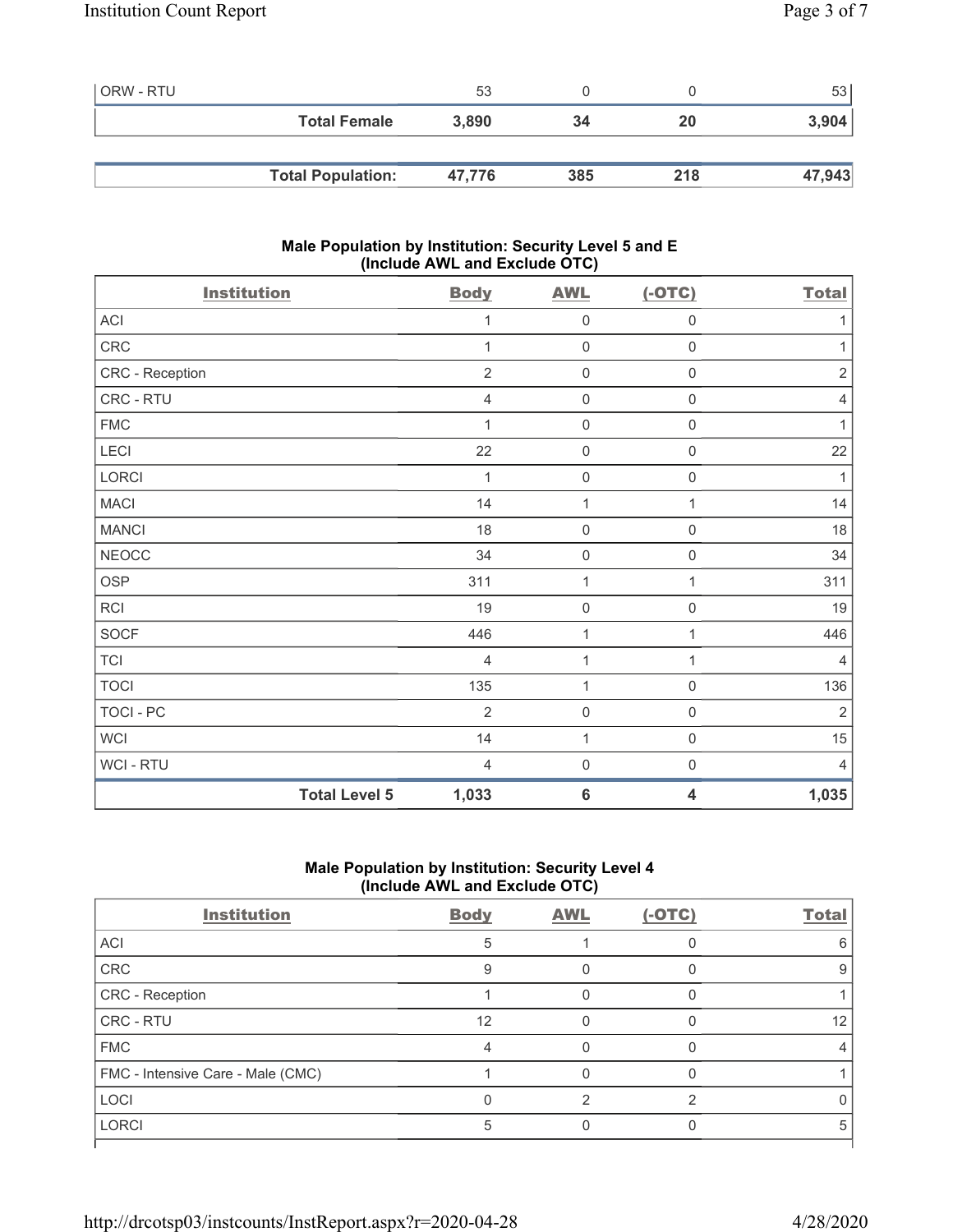| <b>Total Level 4</b>     | 1,588 |          | 6 | 1,589 |
|--------------------------|-------|----------|---|-------|
| WCI - RTU                | 4     |          |   | 4     |
| <b>WCI</b>               |       | 0        |   |       |
| TOCI - PC                | 14    | $\Omega$ | 0 | 14    |
| <b>TOCI</b>              | 623   | 0        |   | 623   |
| SOCF - RTU               | 39    | 0        | U | 39    |
| <b>SOCF</b>              | 702   | 3        | 3 | 702   |
| <b>OSP</b>               | 142   |          |   | 142   |
| <b>MACI</b>              | 19    | 0        | 0 | 19    |
| <b>LORCI - Reception</b> | 4     | 0        |   | 4     |
| LORCI - Cadre            | 3     | 0        |   | 3     |

## **Male Population by Institution: Security Level 3 (Include AWL and Exclude OTC)**

| <b>Institution</b>                | <b>Body</b>      | <b>AWL</b>          | $(-OTC)$            | <b>Total</b>     |
|-----------------------------------|------------------|---------------------|---------------------|------------------|
| <b>ACI</b>                        | 18               | $\mathbf 0$         | $\mathsf{O}\xspace$ | 18               |
| ACI-PC                            | $\boldsymbol{9}$ | $\mathbf 0$         | $\mathsf{O}\xspace$ | $\boldsymbol{9}$ |
| <b>BECI</b>                       | 16               | $\mathbf 0$         | $\mathsf 0$         | 16               |
| CCI                               | 5                | $\mathsf{O}\xspace$ | $\mathsf{O}\xspace$ | $\sqrt{5}$       |
| CRC                               | 189              | $\,8\,$             | $\,8\,$             | 189              |
| CRC - Cadre                       | 15               | $\mathsf{O}\xspace$ | $\mathbf 0$         | 15               |
| CRC - Reception                   | 87               | 8                   | $\,8\,$             | 87               |
| CRC - RTU                         | 42               | $\mathbf 0$         | $\mathsf{O}\xspace$ | 42               |
| <b>FMC</b>                        | 15               | $\mathsf{O}\xspace$ | $\mathsf{O}\xspace$ | 15               |
| FMC - Intensive Care - Male (CMC) | $\overline{2}$   | $\mathbf 0$         | $\mathbf 0$         | $\sqrt{2}$       |
| GCI                               | $\overline{2}$   | $\mathsf{O}\xspace$ | $\mathsf{O}\xspace$ | $\sqrt{2}$       |
| <b>GCI-RTU</b>                    | $\mathbf{1}$     | $\mathbf 0$         | $\mathsf{O}\xspace$ | 1                |
| <b>LAECI</b>                      | 22               | $\mathbf{1}$        | 1                   | 22               |
| LECI                              | 1,568            | 5                   | $\sqrt{5}$          | 1,568            |
| LOCI                              | $\overline{7}$   | $\mathbf 0$         | $\mathsf{O}\xspace$ | $\overline{7}$   |
| LORCI                             | 71               | 31                  | 30                  | 72               |
| <b>LORCI - Cadre</b>              | 14               | $\mathbf 0$         | $\mathbf 0$         | 14               |
| <b>LORCI - Reception</b>          | 319              | 1                   | $\mathbf{1}$        | 319              |
| <b>MACI</b>                       | 819              | $\overline{2}$      | $\overline{2}$      | 819              |
| <b>MANCI</b>                      | 1,886            | 11                  | $\overline{7}$      | 1,890            |
| MCI                               | 13               | $\mathsf{O}\xspace$ | $\mathsf{O}\xspace$ | 13               |
| <b>NCCI</b>                       | 26               | $\mathbf 0$         | $\mathsf{O}\xspace$ | 26               |
| <b>NCI</b>                        | 12               | $\mathsf{O}$        | $\mathsf{O}\xspace$ | 12               |
| <b>NEOCC</b>                      | 841              | $\mathbf 1$         | $\mathbf{1}$        | 841              |
| <b>OSP</b>                        | $\overline{2}$   | $\mathsf{O}\xspace$ | $\mathsf 0$         | $\sqrt{2}$       |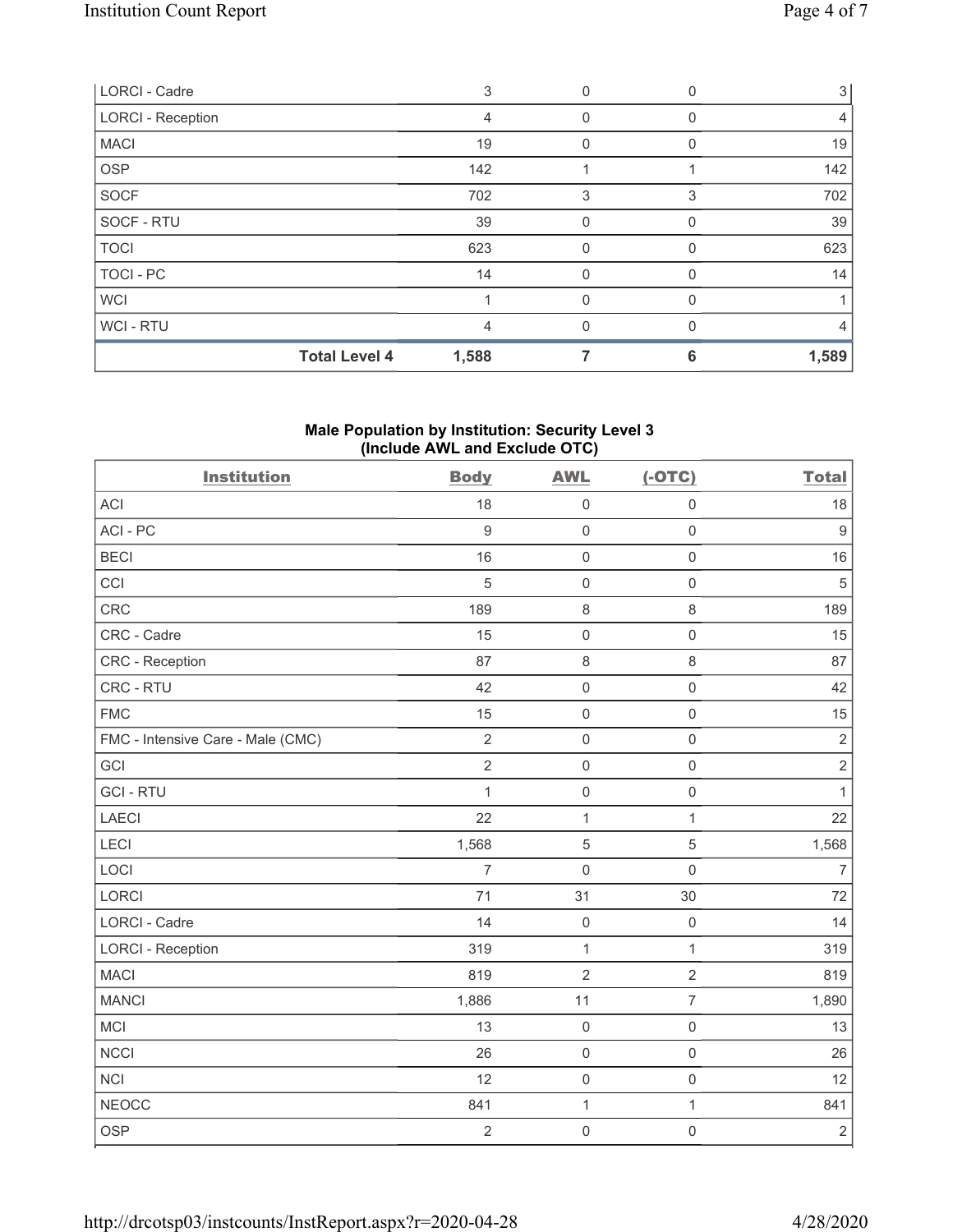| PCI              |                      | 47    | 3            | 0        | 50    |
|------------------|----------------------|-------|--------------|----------|-------|
| <b>RCI</b>       |                      | 1,536 | 4            | 4        | 1,536 |
| <b>RICI</b>      |                      | 27    | $\mathbf{0}$ | $\Omega$ | 27    |
| SCI              |                      | 18    | $\mathbf 0$  | $\Omega$ | 18    |
| SOCF             |                      | 32    | $\mathbf{0}$ | $\Omega$ | 32    |
| <b>TCI</b>       |                      | 915   | 3            | 3        | 915   |
| TCI - Camp       |                      |       | $\mathbf{0}$ | 0        |       |
| <b>TOCI</b>      |                      | 12    | $\mathbf 0$  | 0        | 12    |
| <b>TOCI - PC</b> |                      | 74    | $\mathbf{0}$ | 0        | 74    |
| <b>WCI</b>       |                      | 1,198 | 8            | 7        | 1,199 |
| WCI-RTU          |                      | 22    | $\mathbf{0}$ | $\Omega$ | 22    |
|                  | <b>Total Level 3</b> | 9,883 | 86           | 77       | 9,892 |

#### **Male Population by Institution: Security Level 2 (Include AWL and Exclude OTC)**

| <b>Institution</b>                | <b>Body</b>    | <b>AWL</b>          | $(-OTC)$            | <b>Total</b>   |
|-----------------------------------|----------------|---------------------|---------------------|----------------|
| <b>ACI</b>                        | 743            | 1                   | $\mathsf{O}\xspace$ | 744            |
| ACI-PC                            | 25             | $\mathsf{O}\xspace$ | $\mathsf{O}\xspace$ | 25             |
| <b>ACI - RTU</b>                  | 91             | $\mathbf 0$         | $\mathsf 0$         | 91             |
| <b>BECI</b>                       | 1,473          | $\,8\,$             | 5                   | 1,476          |
| <b>BECI - Camp</b>                | $\overline{2}$ | $\mathbf 0$         | $\mathsf{O}\xspace$ | $\overline{2}$ |
| CCI                               | 1,902          | 11                  | $\overline{7}$      | 1,906          |
| <b>CRC</b>                        | 128            | $\overline{2}$      | $\overline{2}$      | 128            |
| CRC - Cadre                       | 231            | $\mathsf 0$         | $\mathbf 0$         | 231            |
| <b>CRC</b> - Reception            | 354            | $\overline{7}$      | $6\,$               | 355            |
| CRC - RTU                         | $\overline{2}$ | $\mathsf 0$         | $\mathsf{O}\xspace$ | $\sqrt{2}$     |
| CRC - Youth                       | $\mathbf 0$    | $\overline{2}$      | $\overline{2}$      | $\mathbf 0$    |
| <b>DCI</b>                        | $\mathbf{1}$   | $\mathsf 0$         | $\mathsf{O}\xspace$ | $\mathbf{1}$   |
| <b>FMC</b>                        | 20             | $\mathbf{1}$        | $\mathsf{O}\xspace$ | 21             |
| FMC - Intensive Care - Male (CMC) | 15             | $\mathsf 0$         | $\mathsf{O}\xspace$ | 15             |
| GCI                               | 478            | $\mathsf 0$         | $\mathsf{O}\xspace$ | 478            |
| <b>GCI-RTU</b>                    | 42             | $\mathsf 0$         | $\mathsf{O}\xspace$ | 42             |
| <b>LAECI</b>                      | 1,089          | 10                  | 9                   | 1,090          |
| LECI                              | 154            | $\mathbf 0$         | $\mathsf{O}\xspace$ | 154            |
| LOCI                              | 1,347          | $10$                | 5                   | 1,352          |
| <b>LORCI</b>                      | 78             | $\boldsymbol{9}$    | $\overline{7}$      | 80             |
| <b>LORCI - Cadre</b>              | 123            | $\mathsf 0$         | $\mathsf 0$         | 123            |
| <b>LORCI - Reception</b>          | 385            | $\mathsf 0$         | $\mathsf{O}\xspace$ | 385            |
| <b>MACI</b>                       | 113            | $\sqrt{2}$          | $\overline{c}$      | 113            |
| <b>MANCI</b>                      | 105            | $\mathbf 1$         | $\mathbf{1}$        | 105            |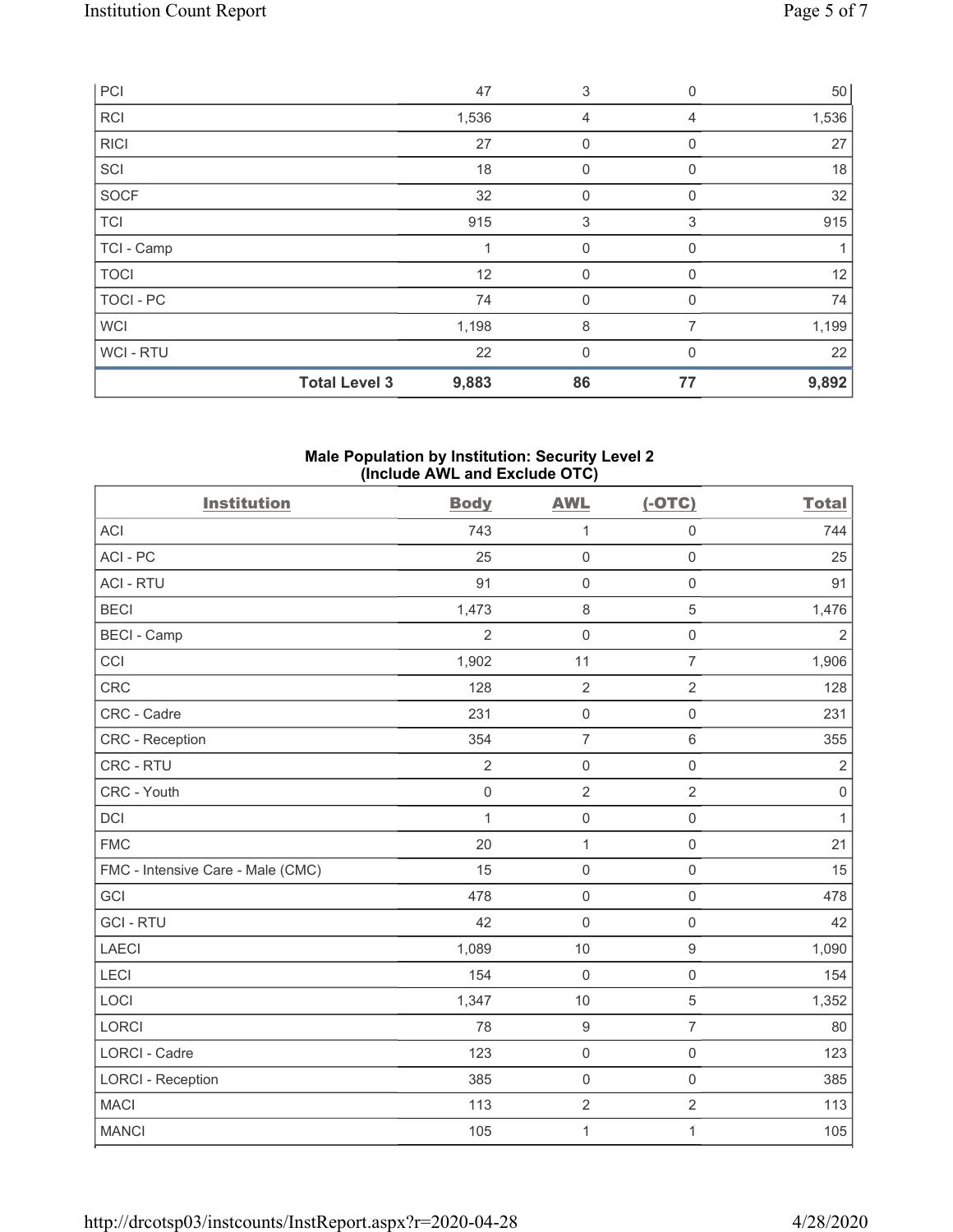| MCI          |                      | 1,597  | 16               |             | 1,612  |
|--------------|----------------------|--------|------------------|-------------|--------|
| MCI - Camp   |                      | 1      | $\boldsymbol{0}$ | 0           |        |
| <b>NCCI</b>  |                      | 1,056  | 4                | 4           | 1,056  |
| <b>NCI</b>   |                      | 1,358  | 4                | 3           | 1,359  |
| <b>NEOCC</b> |                      | 58     | 0                | $\mathbf 0$ | 58     |
| PCI          |                      | 806    | 20               | 1           | 825    |
| <b>RCI</b>   |                      | 191    | 1                |             | 191    |
| <b>RICI</b>  |                      | 1,327  | $\boldsymbol{9}$ | 7           | 1,329  |
| SCI          |                      | 1,057  | $\,8\,$          | 6           | 1,059  |
| SOCF         |                      | 1      | $\boldsymbol{0}$ | $\mathbf 0$ |        |
| <b>TCI</b>   |                      | 55     | 0                | $\mathbf 0$ | 55     |
| <b>TOCI</b>  |                      | 11     | 0                | $\mathbf 0$ | 11     |
| TOCI - PC    |                      | 50     | 0                | 0           | 50     |
| WCI          |                      | 59     | 0                | $\Omega$    | 59     |
|              | <b>Total Level 2</b> | 16,528 | 126              | 69          | 16,585 |

#### **Male Population by Institution: Security Level 1 (Include AWL and Exclude OTC)**

| <b>Institution</b>                | <b>Body</b> | <b>AWL</b>          | $(-OTC)$       | <b>Total</b>   |
|-----------------------------------|-------------|---------------------|----------------|----------------|
| <b>ACI</b>                        | 575         | $\mathbf 0$         | $\mathbf 0$    | 575            |
| ACI-PC                            | 10          | $\mathbf 0$         | $\mathsf 0$    | 10             |
| <b>ACI - RTU</b>                  | 22          | $\mathsf{O}\xspace$ | $\mathbf 0$    | 22             |
| <b>BECI</b>                       | 665         | $\,8\,$             | $\overline{4}$ | 669            |
| <b>BECI - Camp</b>                | 473         | $\mathsf{O}\xspace$ | $\mathsf 0$    | 473            |
| CCI                               | 609         | $\overline{4}$      | $\overline{2}$ | 611            |
| <b>CRC</b>                        | 61          | $\mathsf{O}\xspace$ | $\mathsf 0$    | 61             |
| <b>CRC</b> - Reception            | 411         | $\sqrt{5}$          | $\overline{4}$ | 412            |
| <b>FMC</b>                        | 388         | 3                   | $\mathsf 0$    | 391            |
| FMC - Intensive Care - Male (CMC) | 31          | $\mathbf 0$         | $\mathsf 0$    | 31             |
| GCI                               | 760         | 5                   | 3              | 762            |
| GCI - Camp                        | 557         | $\mathsf{O}\xspace$ | $\mathsf 0$    | 557            |
| <b>GCI-RTU</b>                    | 14          | $\mathbf 0$         | $\mathsf 0$    | 14             |
| <b>LAECI</b>                      | 594         | $\overline{7}$      | $\overline{7}$ | 594            |
| LECI                              | 4           | 1                   | 1              | $\overline{4}$ |
| LECI - Camp                       | 173         | $\mathbf 0$         | $\mathbf 0$    | 173            |
| LOCI                              | 885         | 3                   | $\mathbf{1}$   | 887            |
| <b>LORCI</b>                      | 44          | $\overline{4}$      | 3              | 45             |
| <b>LORCI - Cadre</b>              | 5           | $\mathbf 0$         | $\mathbf 0$    | 5              |
| <b>LORCI - Reception</b>          | 497         | $\mathsf{O}\xspace$ | $\mathbf 0$    | 497            |
| MACI - Minimum                    | 1,220       | 14                  | $\mathsf g$    | 1,225          |